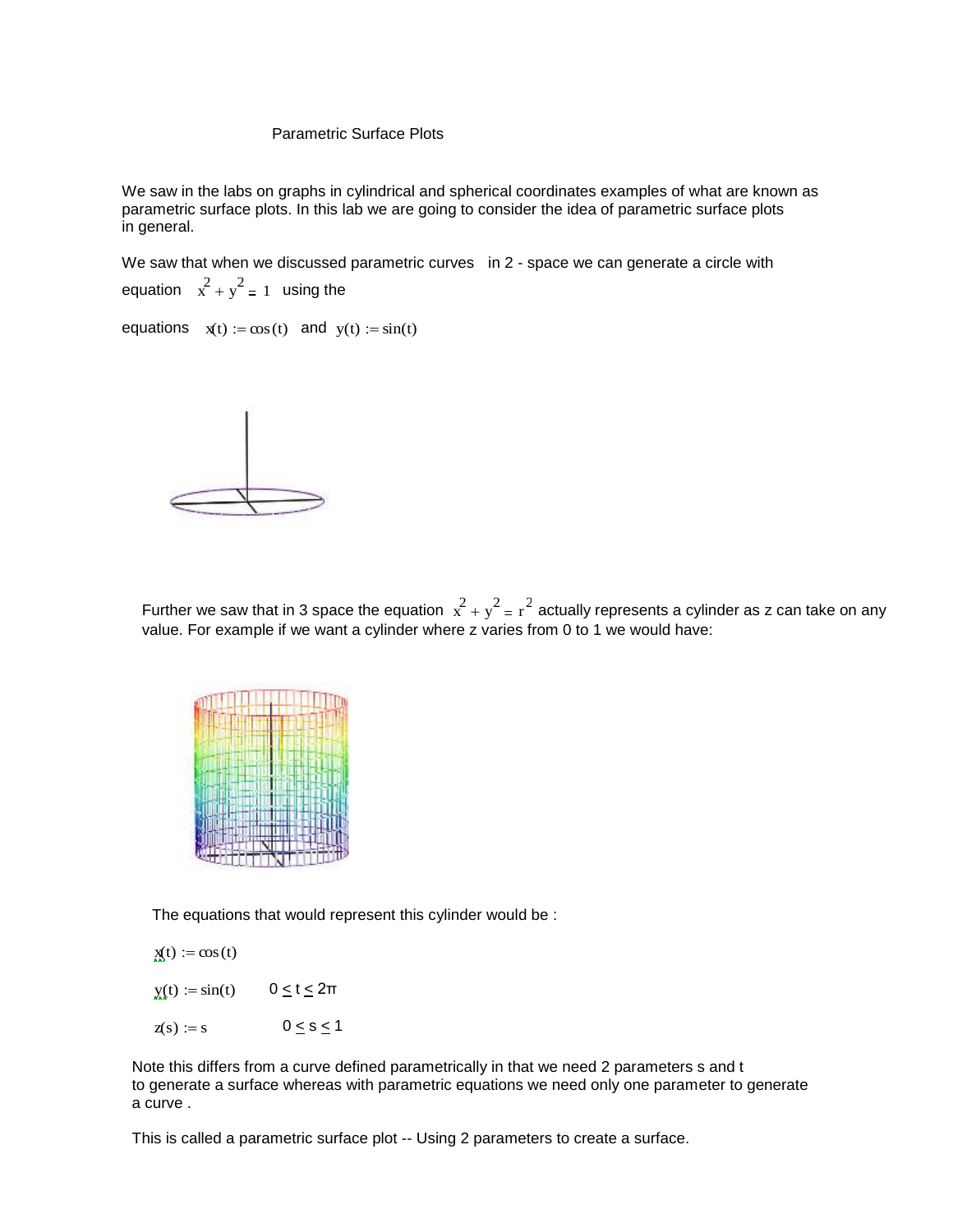We can think of this in 2 ways

1. We generate the circle  $x^2 + y^2 = 1$  and then let z vary to create the cylinder [See Animation 1.](http://www.calculus7.com/sitebuildercontent/sitebuilderfiles/firstcylinderpsf.avi)

2. We can allow z to vary from 0 to 1 and then rotate this 360 deg about the z axis

[See animation 2](http://www.calculus7.com/sitebuildercontent/sitebuilderfiles/cylinderpsf.avi)

You may be thinking why not use

 $\mathbf{x}(t) := \cos(t)$  $y(t) := \sin(t)$  $\mathbf{z}(t) := t$ 

But this would generate the helix a curve in 3 space

So the question becomes then how do we format the computer to generate parametric surface plots.

#### **Formatting the Compute**r

Suppose we want to graph the cylinder  $x^2 + y^2 = 1$  from above

- 1. Define the range on u and v  $u := 0.63$   $v := 0.10$  Note s and t must be integers
- 2. We define two more variables u and v so we can use any increment we choose-- here 0.1

$$
t(u) := \frac{u}{10}
$$
  $\mathop{\text{S}(v)}_{M}(x) := \frac{v}{10}$  ( We saw the same thing when we defined parametric curves)

3. We define our parametric equations

 $X_{\mathbf{M},\mathbf{V}} := \cos(t(\mathbf{u})) \qquad \n\chi_{\mathbf{M},\mathbf{V}} := \sin(t(\mathbf{u})) \qquad \n\chi_{\mathbf{M},\mathbf{V}} := \mathbf{s}(\mathbf{v})$ 

We'll also add the coordinate axes:

$$
i := 0..1
$$
  $1 := 0..40$ 

$$
X1_{i,1} := 0 \t X1_{i,1} := 0 \t Z1_{i,1} := (1 - 10) \cdot 1
$$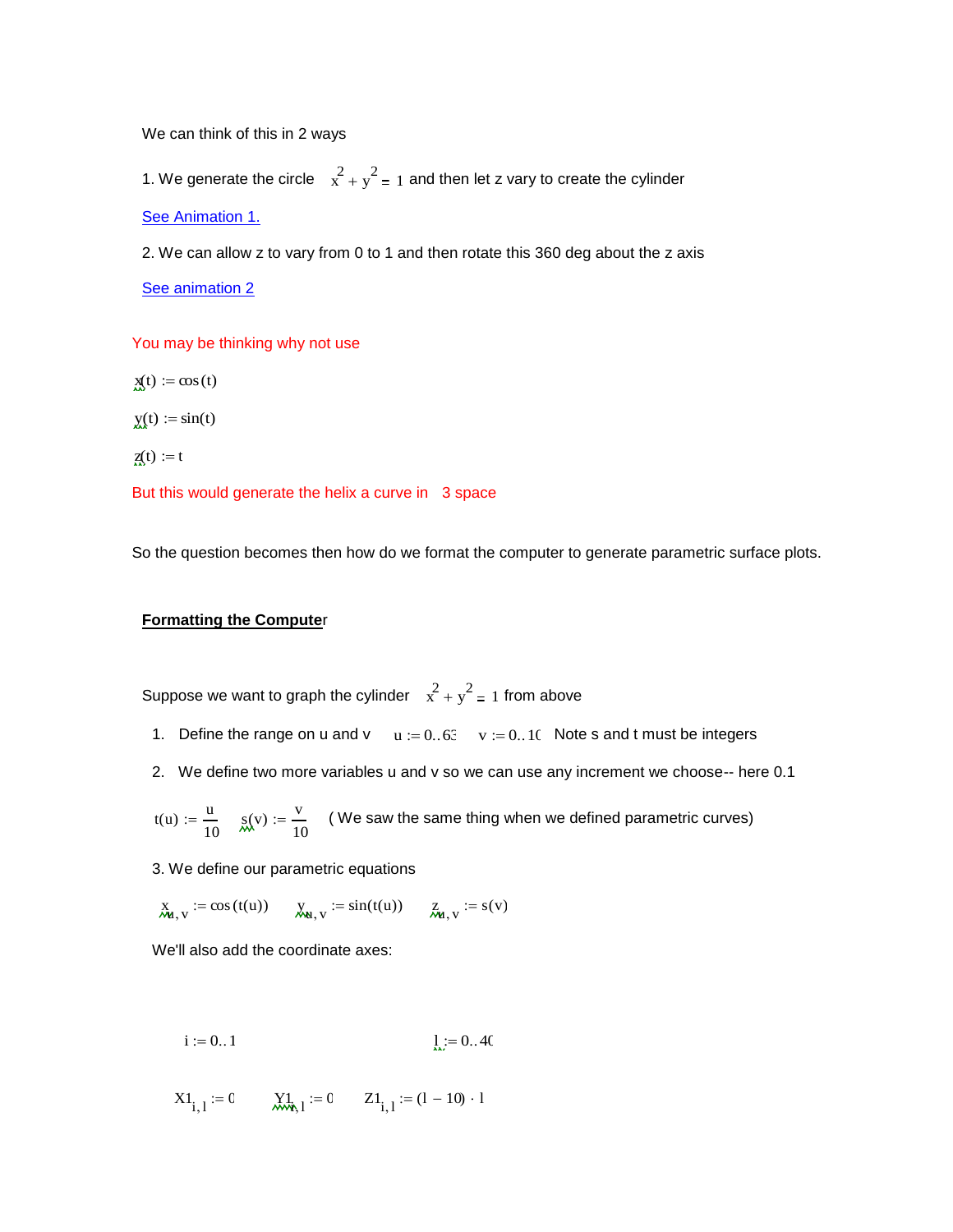Just as in the case of parametric equations we then use a 3- D surface plot with the vector (x,y,z) in the place holder :



 $(x, y, z)$ ,  $(X1, Y1, Z1)$ ,  $(Y1, Z1, X1)$ ,  $(Z1, X1, Y1)$ 

Example 2

Suppose we want the surface  $x^2 + y^2 = 1$  but cut by the plane  $z = y + 1$ We begin as before:

- 1.  $u := 0.63$   $v := 0.10$
- 2.  $t(u) := \frac{u}{u}$ 10  $:=\frac{u}{v}$   $g(v) := \frac{v}{v}$ 10  $:=$

3. 
$$
x_{u,v} := \cos(t(u))
$$
  $y_{u,v} := \sin(t(u))$ 

But how do we define z?

We might be tempted to use  $z_{\mathrm{u,v}} := y_{\mathrm{u,v}} + 1$ But again we would only generate the bounding curve of the upper surface: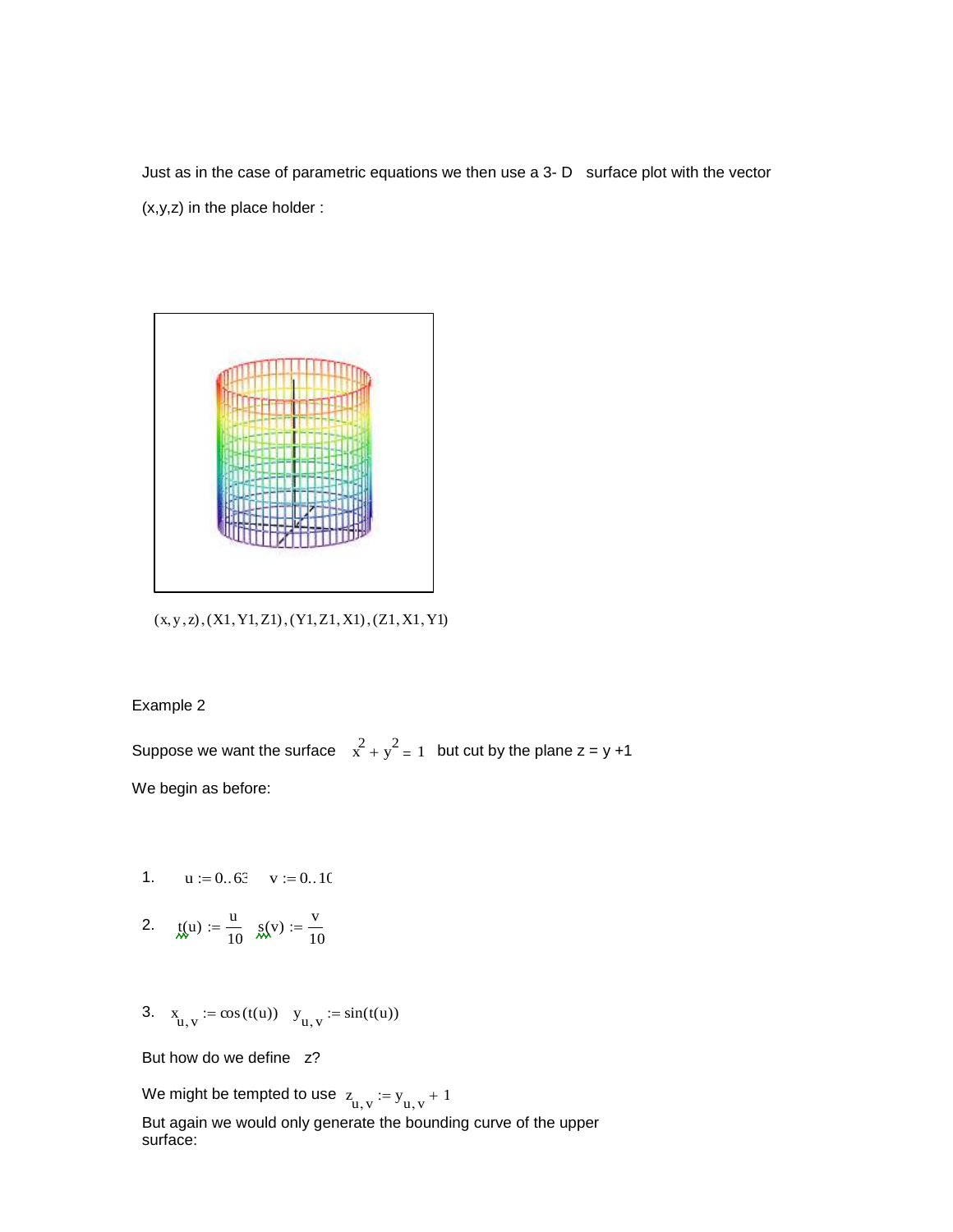

 $(x,y,z), (X1,Y1,Z1), (Y1,Z1,X1), (Z1,X1,Y1)$ 

We want z to vary from 0 to y+1 so we use  $\quad \ \ z_{_{\mathbf{u,v}}} \coloneqq \mathrm{s(v)} \cdot \left( \boldsymbol{\mathrm{y}}_{_{\mathbf{u,v}}} + 1 \right) \frac{\boldsymbol{\mathrm{See}}~\mathbf{Animal}}{\boldsymbol{\mathrm{A}}}$ 



 $(x, y, z), (X1, Y1, Z1), (Y1, Z1, X1), (Z1, Y1, X1)$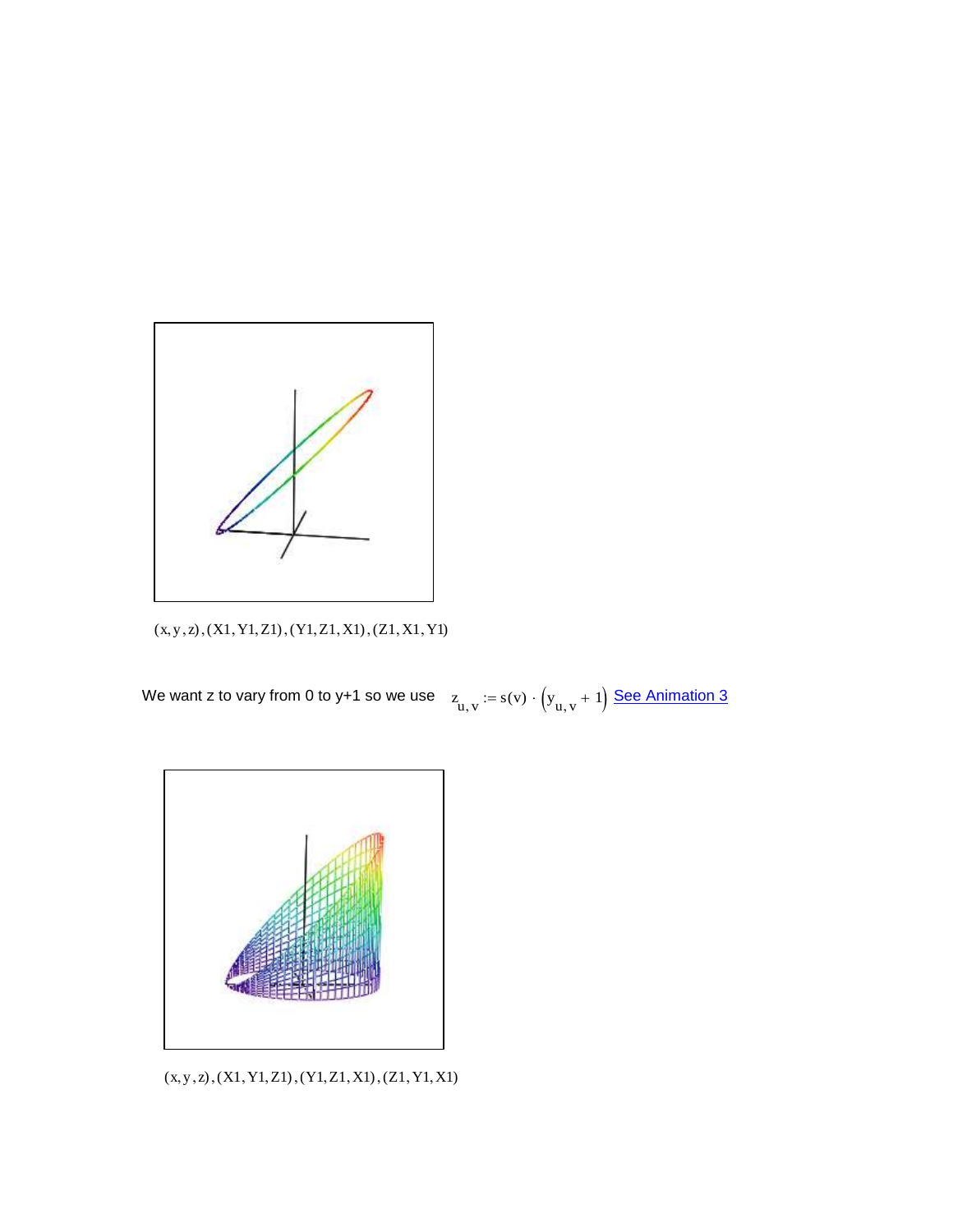So the proper formatting is :

1. 
$$
u := 0..63
$$
  $v := 0..10$ 

2. 
$$
\text{f}(u) := \frac{u}{10}
$$
  $\text{g}(v) := \frac{v}{10}$ 

3. 
$$
x_{u,v} := \cos(t(u))
$$
  $y_{u,v} := \sin(t(u))$ 

$$
z_{u,v} := s(v) \cdot \left(y_{u,v} + 1\right)
$$

### Exercises

# Exercise 1

Graph the cylinder  $x^2 + z^2 = 9$  between the planes y = -1 and y =1.

Exercise 2

Graph the horn

$$
x = t
$$
  $y = \frac{1}{t^2 + 1} \cos(s)$   $z = \frac{1}{t^2 + 1} \sin(s)$   $0 \le t \le 3$   $0 \le s \le 2\pi$ 

# Planes Defined as Parametric Surface Plots

Suppose we want to graph the triangle (1,0,0), (1,2,0), and (3,0,0)

In general how do we graph a plane as a parametric surface plot ?

Suppose we have a point  $(x_0, y_0, z_0)$  and 2 non parallel vectors  $\overline{\mathbf{n}}_1$  $\rightarrow$ and  $n_2$  $\rightarrow$  which is precisely what we need to generate a plane .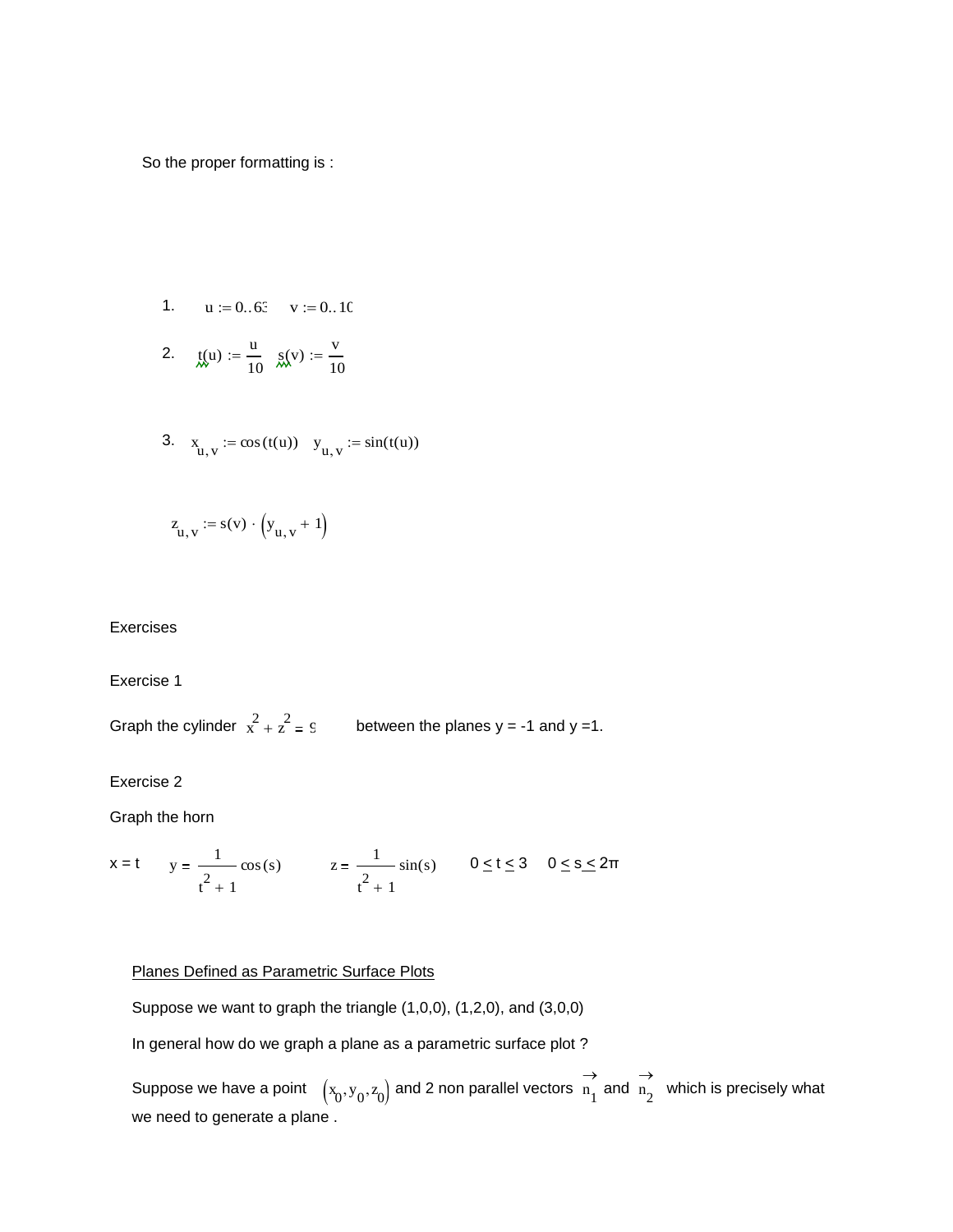

$$
\overrightarrow{n_1} = a_1 \cdot \overrightarrow{i} + b_1 \cdot \overrightarrow{j} + c_1 \cdot \overrightarrow{k}
$$
  
\n
$$
\overrightarrow{n_2} = a_2 \cdot \overrightarrow{i} + b_2 \cdot \overrightarrow{j} + c_2 \cdot \overrightarrow{k}
$$

Then we have:

$$
x = x_0 + s \cdot a_1 + t \cdot a_2
$$

$$
y = y_0 + s \cdot b_1 + t \cdot b_2
$$

$$
z = z_0 + s \cdot c_1 + t \cdot c_2
$$

What we are saying here is for each fixed s we create a vector parallel to  $n_2$  $\rightarrow$ . As s then varies we create the entire plane

**[See Animation 4](http://www.calculus7.com/sitebuildercontent/sitebuilderfiles/planepsp.avi)**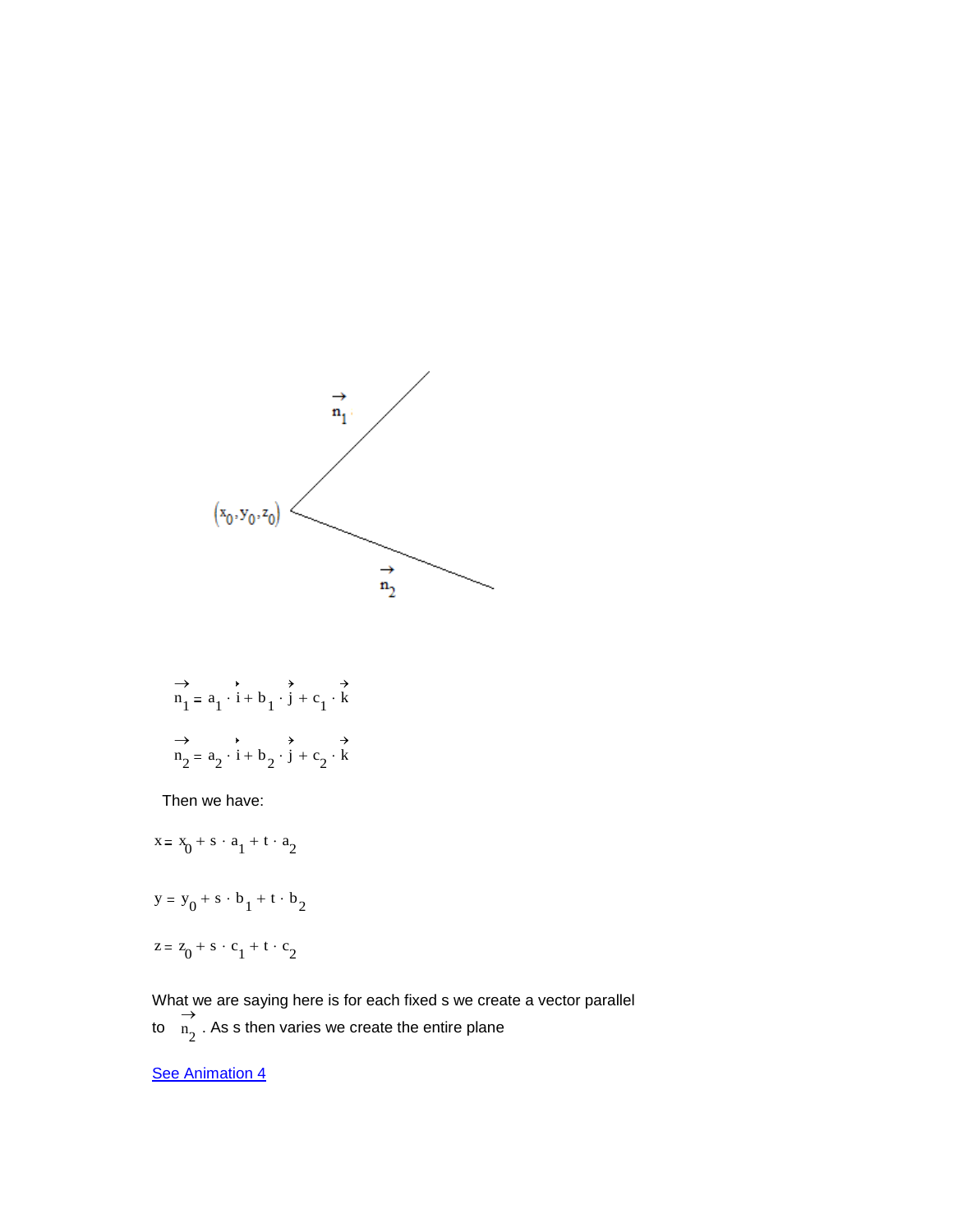Let's return then to our original question

Suppose we want to graph the triangle with vertices (1,0,0), (1,2,0), and (0,0,3)

There are 2 ways to proceed here

1. Graph the plane and restrict the axes - simplest but least mathematical 2. Develop set of parametric equations which graph only the triangle--a little more mathematically elegant

1. A simple approach

To get our 2 vectors we consider the vector from  $(1,0,0)$  to  $(1,2,0)$  which is  $2\cdot j$  $\rightarrow$  $\cdot$ j

and the vector from  $(1,2,0)$  to  $(0,0,3)$  which is  $-i$  $\rightarrow$  $-i-2 \cdot j$  $\rightarrow$  $-2 \cdot j + 3 \cdot k$  $\rightarrow$  $+3.$ 

For our fixed point we choose (1,0,0) both s and t vary from 0 to 1

 $x = 1 - t$   $y = 2 \cdot s - 2 \cdot t$   $z = 3t$ 

 $u := 0..10$  v := 0..10

$$
S(\mathbf{u}) := \frac{\mathbf{u}}{10} \qquad \qquad \mathbf{u}(\mathbf{v}) := \frac{\mathbf{v}}{10}
$$

 $x_{u,v}^2$  $y2_{u,v} := 2 \cdot s(u) - 2t(v)$   $z2_{u,v} := 3 \cdot t(v)$ 

Note with the given parameterization we are actually generating a parallelogram. However if we restrict our axes such that  $0 \le x \le 1$ ,  $0 \le y \le 2$  and  $0 \le z \le 3$  we get the graph of the triangle we want.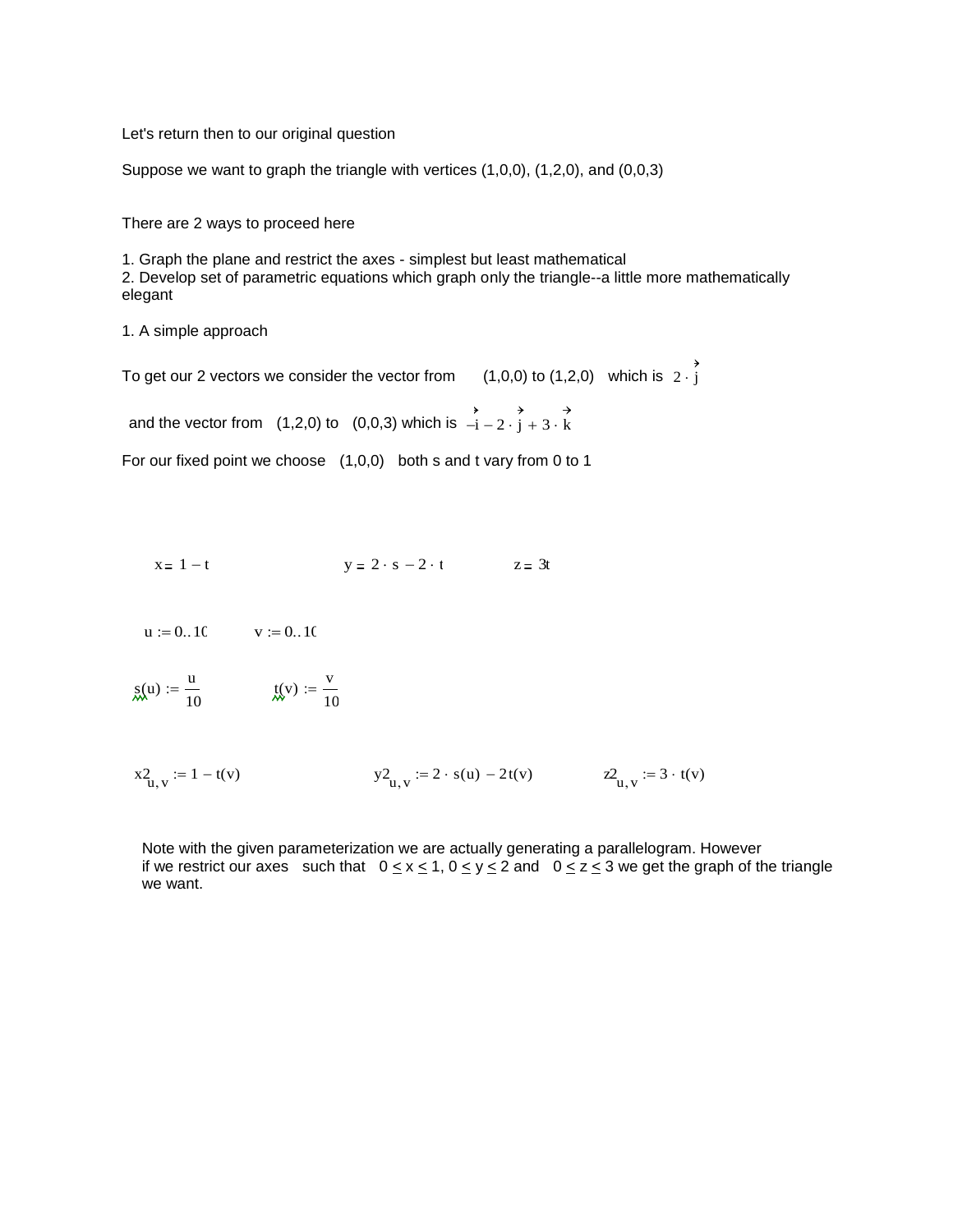

 $(x2, y2, z2), (X1, Y1, Z1), (Y1, Z1, X1), (Z1, X1, Y1)$ 

2. We start by obtaining the eqn of the plane  $3x + z = 3$ 

For Fixed x in the xzplane  $z = -3x + 3$  so we have the vector from  $(x,0,0)$  to  $(x,0,3-3x)$ 

For fixed x in the xy plane  $y = 2x$  so we have the vector from  $(x,0,0)$  to  $(x, 2x,0)$ 

We generate the graph by fixing t and allowing s to vary from 0 to 1 . We then allow t to vary from 0 to 1.This creates a segment parallel to the xz plane and then extends in the y direction. [See Animation 5.](http://www.calculus7.com/sitebuildercontent/sitebuilderfiles/planetype2.avi)

$$
x = s
$$

 $y = 2s \cdot t$ 

 $z = -3s + 3$ 

$$
u:=0..10 \qquad \quad v:=0..10
$$

$$
S(\mathbf{u}) := \frac{\mathbf{u}}{10} \qquad \qquad \mathbf{u}(\mathbf{v}) := \frac{\mathbf{v}}{10}
$$

$$
x_{u,v}^3 := s(u) \qquad \qquad y_{u,v}^3 := 2 \cdot s(u) \cdot t(v) \qquad \qquad z_{u,v}^3 := -3 \cdot s(u) + 3
$$